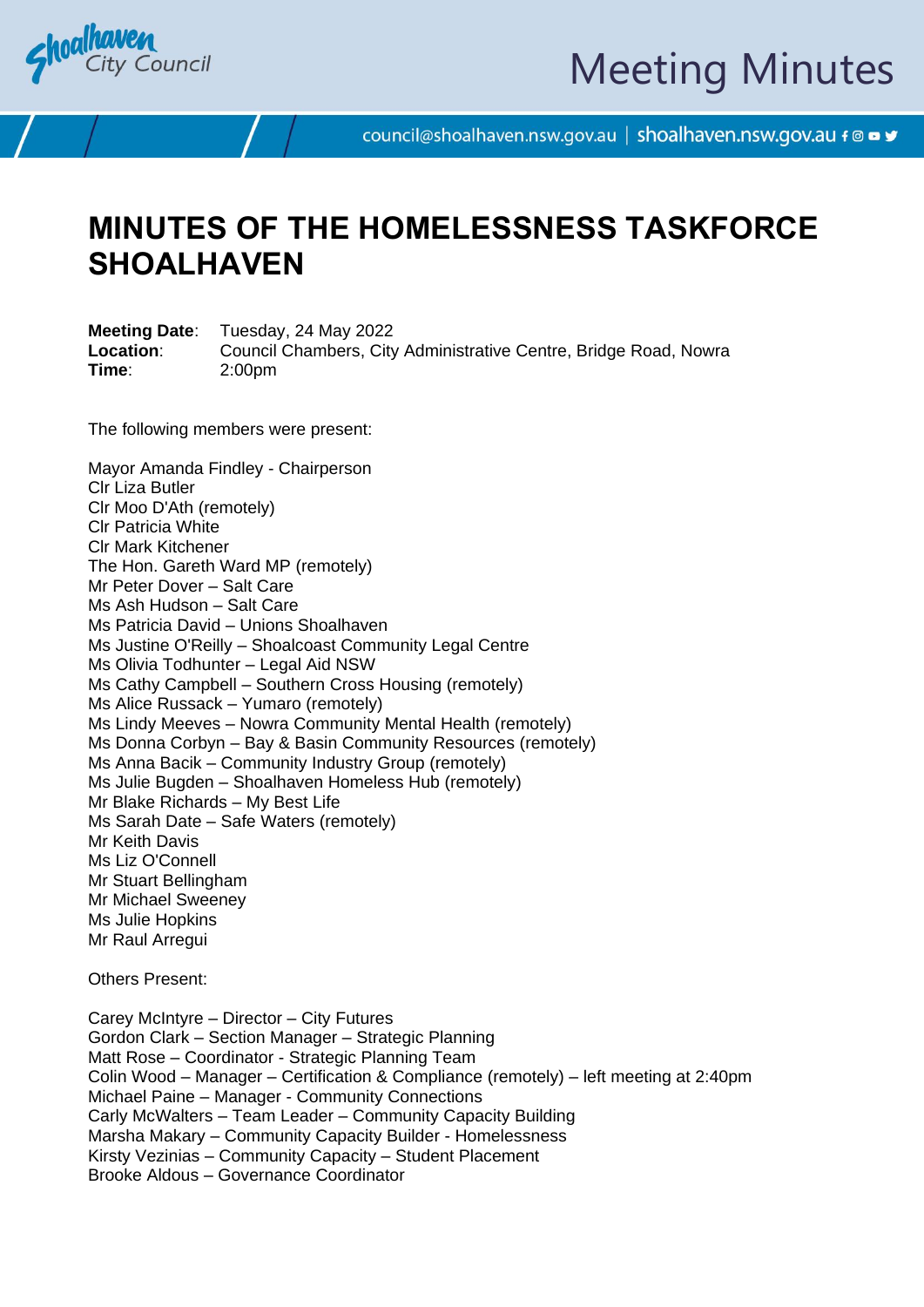

The Chairperson opened the meeting with an Acknowledgement of Country.

### **PRESENTATIONS**

### **HT22.10** Community Workshop for Homelessness 2022 **HPERM Ref:**

**D22/197028**

Marsha Makary - Community Capacity Builder, Homelessness provided a presentation to the Homelessness Taskforce on the recent Community Workshop for Homelessness which was held on 12 May 2022.

The presentation included key learnings and themes that were identified as part of the workshop and the steps to be taken to address these issues

A copy of the presentation is attached to these Minutes.

### **Apologies / Leave of Absence**

Apologies were received from Maria Mitchell, Emilie Martin, Ruby Hansen-Tarrant, Digby Hughes and Penni Wildi.

#### **Confirmation of the Minutes**

Sarah Date – Safe Waters enquired as to whether "Safeways Housing" referred to at the fourth point under item *HT22.6 – Organisation Membership Recommendation Report* of the previous Minutes, should have been Safe Waters. In addition, the Highway Church Ulladulla is now known as Ground Swell Church.

It was confirmed by Blake Richards, My Best Life Australia, that these two organisations had been referred to incorrectly at the last meeting and the Minutes required correction.

Further, the reference to preliminary discussions being undertaken that was reported in the previous Minutes will be discussed as part of General Business.

### **Recommendation**

That the Minutes of the Homelessness Taskforce Shoalhaven held on Thursday 10 March 2022 be confirmed.

### **RESOLVED** (By consent)

That the Minutes of the Homelessness Taskforce Shoalhaven held on Thursday 10 March 2022 be confirmed, noting that as per Sarah Date's (Safe Waters) advice, the following organisation names referred to in the previous minutes, be corrected as shown below:

- Safe Ways Housing be corrected to Safe Waters
- Highway Church Ulladulla be corrected to Ground Swell Church

CARRIED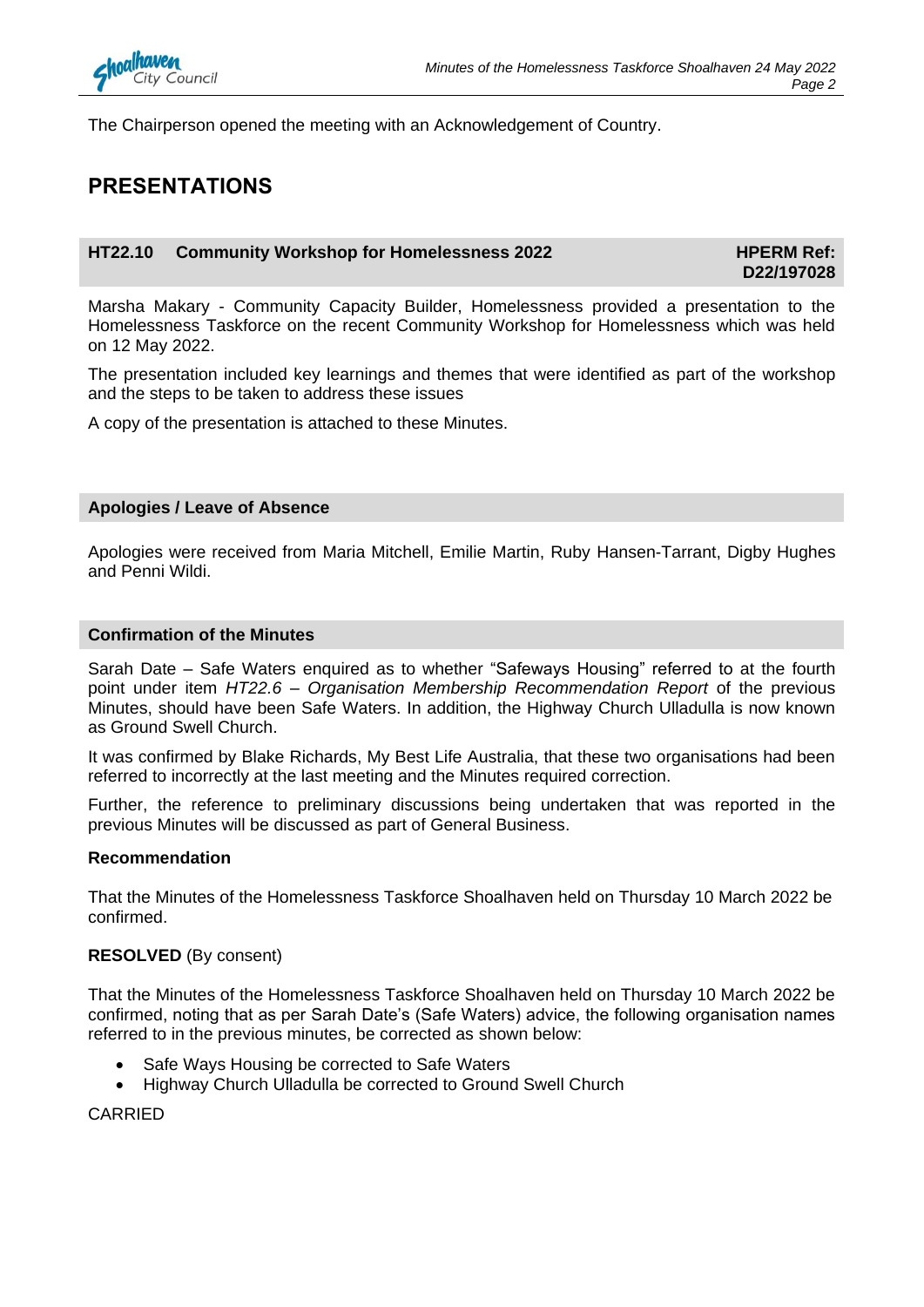

### **Declarations of Interest**

Nil.

### **REPORTS**

#### **HT22.11 Update on Implementation of Council's Affordable Housing Strategy HPERM Ref: D22/203364**

Gordon Clark – Section Manager – Strategic Planning, provided an update:

- Updated census data will be made available shortly, which will help with updating information.
- The key focus of the initial actions in the Affordable Housing Strategy was the first direct provision of affordable housing on previously owned Council Land, i.e. Coomea Street, Bomaderry. The Development Application for this site is currently before Council for consideration.
- The planning controls for the Moss Vale Road Urban Release Area is currently on public exhibition. This development could potentially provide an additional 2,000 – 2,500 lots for a range of different more affordable housing products over the next 20 to 25 years.
- Council continues to make a range of submissions to State and Federal Government to advocate for both affordable and social housing.
- As part of the advocacy process, Council is working in conjunction with the NSW Land & Housing Corporation (LAHC), with the current focus on reviewing the renewal of the LAHC portfolio within the Shoalhaven, as well as the possibility of signing a collaboration agreement with Council.
- Council staff to liaise with the elected Council to refresh the current Affordable Housing Strategy which was developed in 2018.

In late 2021 Council signed up to a housing monitor which provides key statistics around housing affordability. This monitor is available on the Council website through the Census platform.

### **Recommendation (Item to be determined under delegated authority)**

That the Homelessness Taskforce Shoalhaven receive the update report on the implementation of the Shoalhaven Affordable Housing Strategy for information.

### **RESOLVED** (By consent)

That the Homelessness Taskforce Shoalhaven receive the update report on the implementation of the Shoalhaven Affordable Housing Strategy for information.

CARRIED

### **HT22.12** Action Report Table May 2022 **HPERM Ref: HPERM Ref:**

**D22/182069**

### **Recommendation (Item to be determined under delegated authority)**

That the Shoalhaven Homelessness Taskforce:

- 1. Receive the Update on Actions report for information.
- 2. Acknowledge the following actions as being complete and remove from the action table: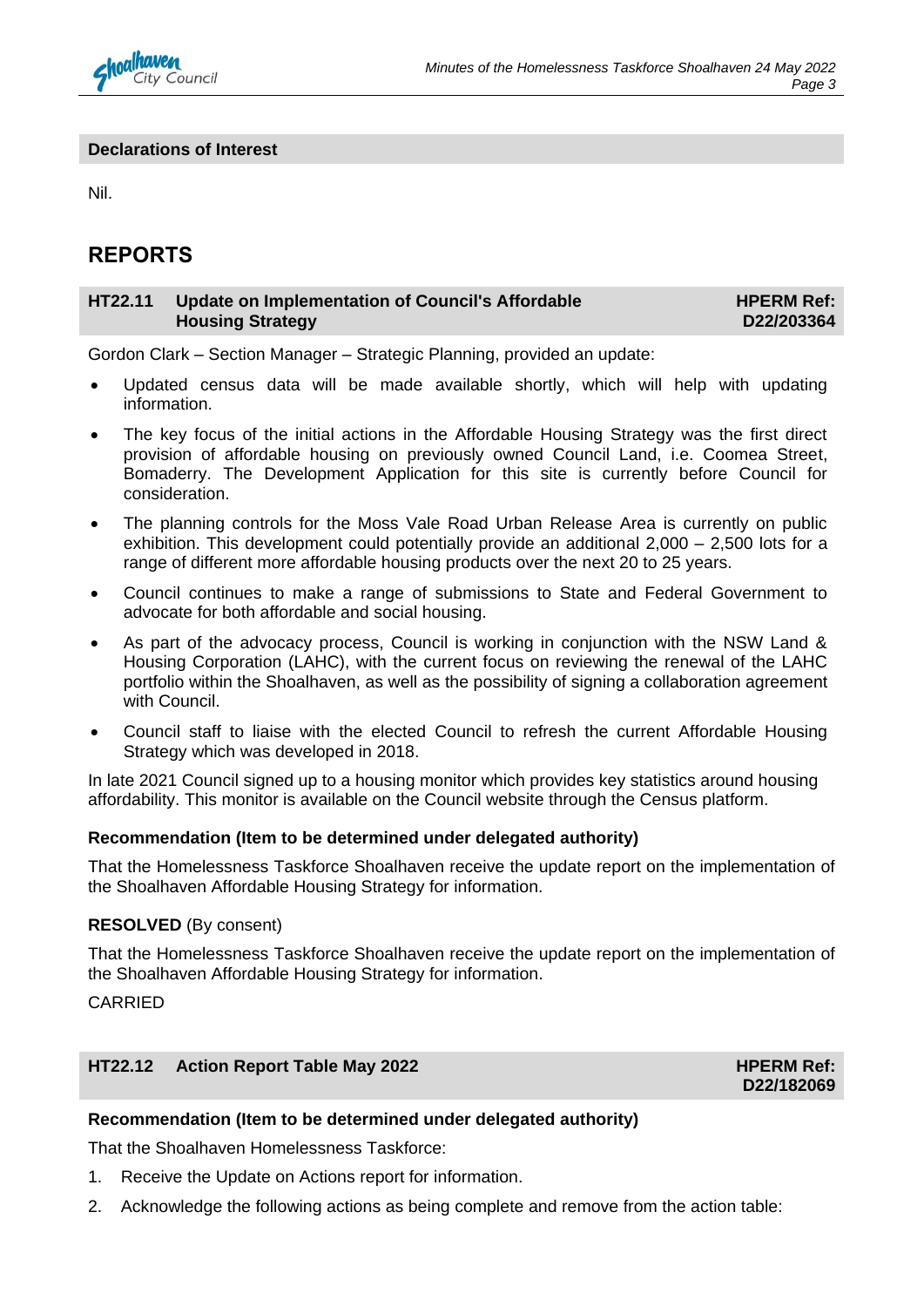

- a. HT19.6 Shoalhaven Homelessness & Good Living Interagency Annual Progress Report Affordable Housing Strategy
- b. HT21.1 Introduction & Update on Actions Shoalhaven Homelessness Workshop Planning Group – Formation
- c. HT21.4 Shoalhaven Homelessness Taskforce Thrive Together Fair Planning Group **Formation**
- d. HT22.5 Action Table Update
- e. HT22.6 Organisation Membership Invitations My Best Life Australia and Homelessness NSW
- f. HT22.9 Election of Chairperson Mayor Amanda Findley
- 3. Acknowledge the following actions require further action:
	- a. HT22.8 Additional Item Update Affordable Housing Strategy Report Request and State Housing Situation
		- i. *Receive an annual report that outlines progress against KPI's that are contained in the Shoalhaven Affordable Housing Strategy*
	- b. HT22.7 Additional Item Reinstatement of Social Work services Write to MP for Gilmore, Federal Candidates, Minister & Shadow Minister

### **RESOLVED** (By consent)

That the Shoalhaven Homelessness Taskforce:

- 1. Receive the Update on Actions report for information.
- 2. Acknowledge the following actions as being complete and remove from the action table:
	- a. HT19.6 Shoalhaven Homelessness & Good Living Interagency Annual Progress Report Affordable Housing Strategy
	- b. HT21.1 Introduction & Update on Actions Shoalhaven Homelessness Workshop Planning Group – Formation
	- c. HT21.4 Shoalhaven Homelessness Taskforce Thrive Together Fair Planning Group Formation
	- d. HT22.5 Action Table Update
	- e. HT22.6 Organisation Membership Invitations My Best Life Australia and Homelessness NSW
	- f. HT22.9 Election of Chairperson Mayor Amanda Findley
- 3. Acknowledge the following actions require further action:
	- a. HT22.8 Additional Item Update Affordable Housing Strategy Report Request and State Housing Situation
		- i. *Receive an annual report that outlines progress against KPI's that are contained in the Shoalhaven Affordable Housing Strategy*
	- b. HT22.7 Additional Item Reinstatement of Social Work services Write to MP for Gilmore, Federal Candidates, Minister & Shadow Minister

CARRIED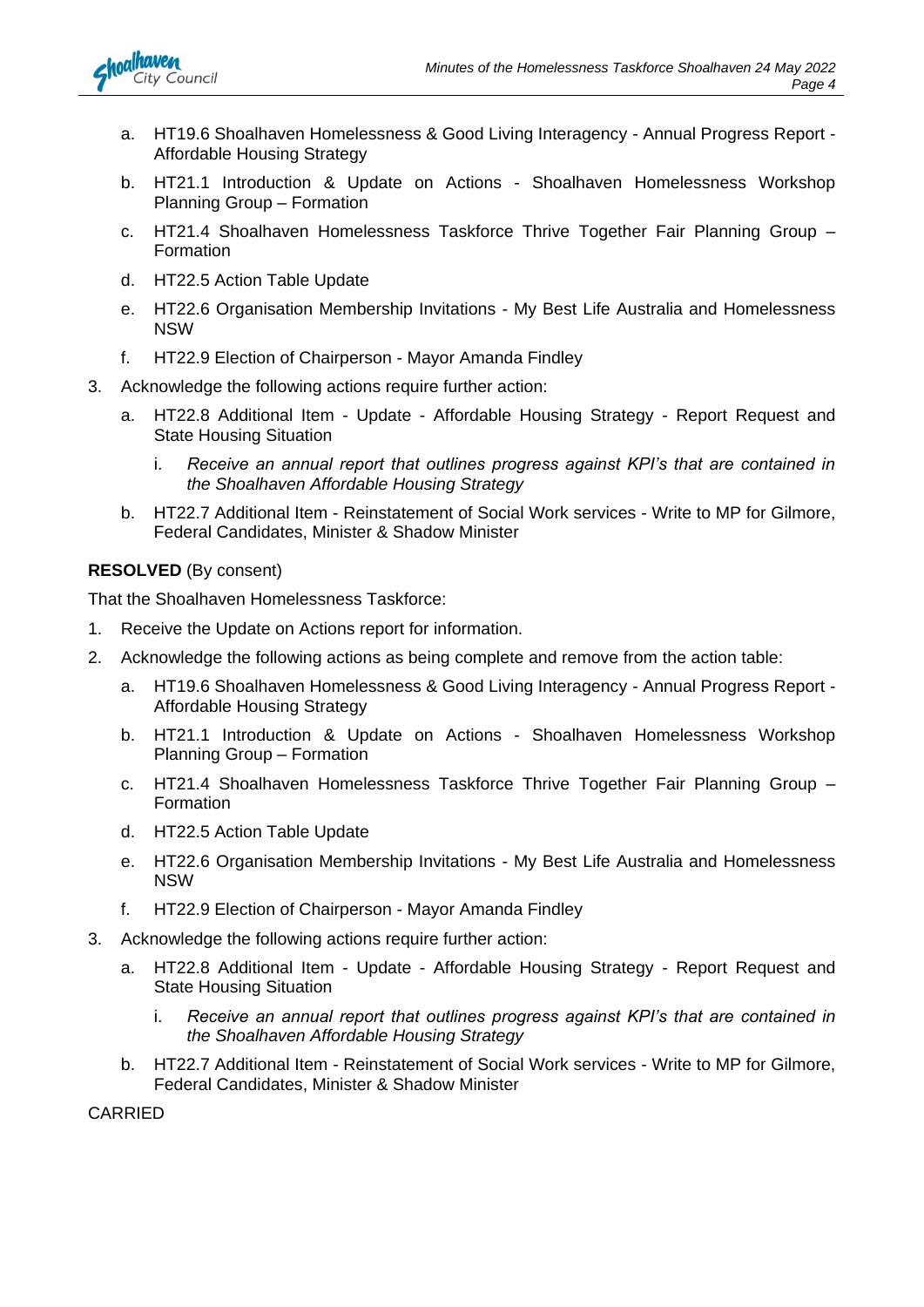

### **HT22.13 Homelessness Interagency Submissions HELL ASSESSMENT REFERM Ref: HPERM Ref:**

## **D22/206113**

Donna Corbyn – Bay & Basin Community Resources raised the following items:

- There is a "Pathway 2 Home" resource book which identifies sites where people can access showers, kitchens, laundry facilities etc for a nominal fee. This booklet includes Council caravan parks and leisure centres across the Shoalhaven.
- The suggestion that a map could be developed to identify free sites with close by amenities where people could stay safely, in particular aimed to assist those people that move around the area (living in cars etc).
- Acknowledge that for some people living in a car is the only available choice they have, while others live in a car by choice and are quite happy with this option to allow them to move around the Shoalhaven area.

Julie Bugden - Shoalhaven Homeless Hub, advised that there is an app "WikiCamp" which identifies free camp sites, water, showers and other amenities.

Cathy Campbell - Southern Cross Housing – advised that Southern Cross Housing in conjunction with Council are working on updating the "Pathway 2 Home" Guide which will feature a live drop-in capability, similar to how real estate agency drop ins currently exist.

### **Recommendation**

The Shoalhaven Homelessness Interagency recommend that the Homelessness Taskforce consider the following propositions as crisis, short-medium term, and long-term strategic priorities:

- 1. Crisis Term:
	- a. Council to negotiate the meanwhile-use of vacant properties as crisis accommodation for rough sleepers throughout winter period.
- 2. Short-Medium Term:
	- a. Disincentives for properties that are used as short-term holiday homes/ Incentives for owners that rent their properties on long-term leases (12 months+).
	- b. Requirements for developers to create percentage of any new developments as affordable and/or social housing units.
	- c. Push for State Government to expand social housing stock in Shoalhaven region.
	- d. Evaluate Local Governance rules to maximise support for housing developments.
- 3. Long Term:
	- a. Lobby for increase of statutory income supports (Centrelink) to Centrelink recipients to maintain basic living expenses amid growing rental costs.

### **RECOMMENDATION** (By consent)

That:

- 1. The Homelessness Taskforce Shoalhaven receive this report from the Shoalhaven Homelessness Interagency for information and consideration.
- 2. Council consider the following propositions as strategic priorities for the Homelessness Taskforce Shoalhaven:
	- a. Crisis Term:
		- i. Council to negotiate the meanwhile-use of vacant properties as crisis accommodation for rough sleepers throughout winter period.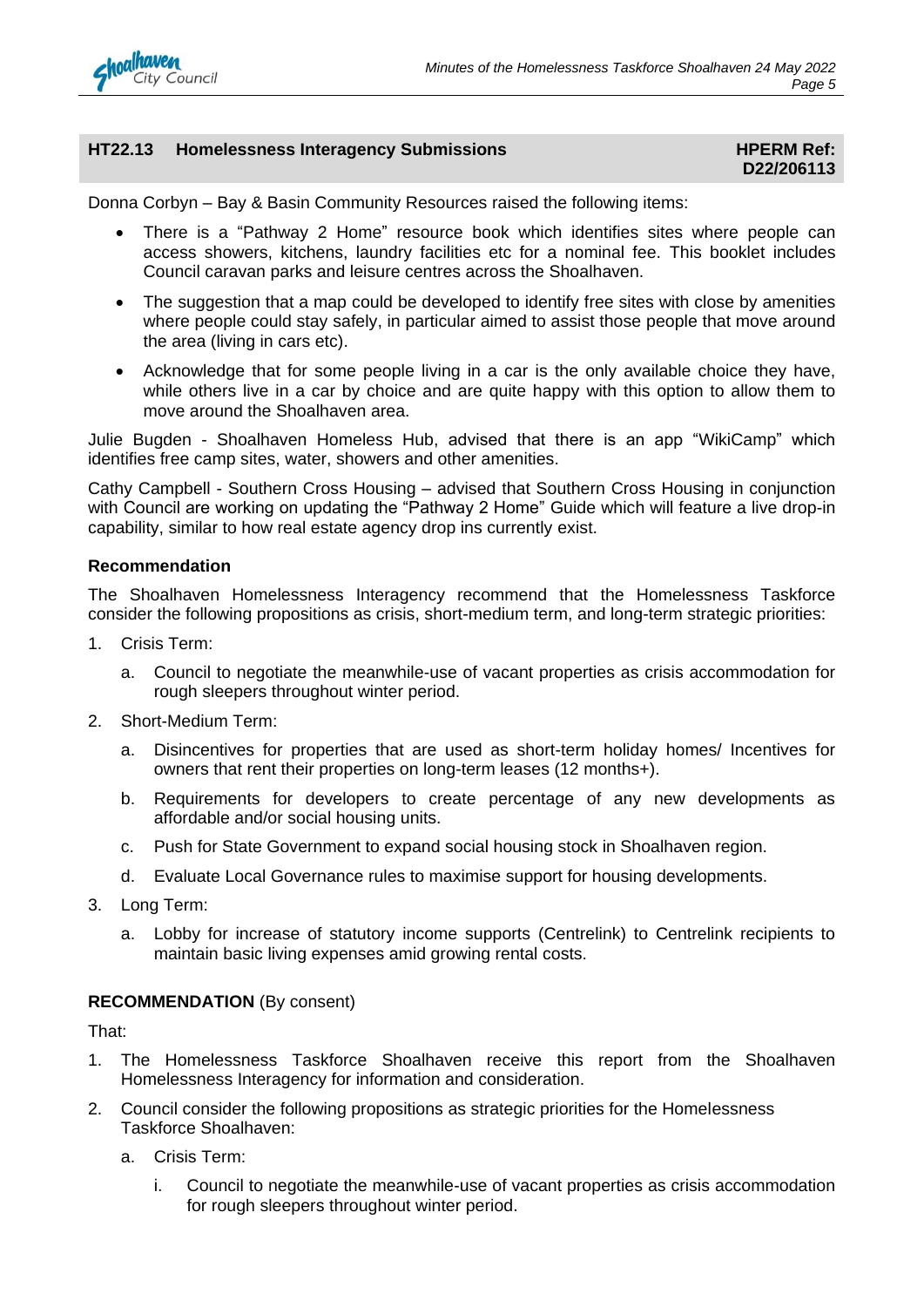

- b. Short-Medium Term:
	- i. Disincentives for properties that are used as short-term holiday homes/ Incentives for owners that rent their properties on long-term leases (12 months+).
	- ii. Requirements for developers to create percentage of any new developments as affordable and/or social housing units.
	- iii. Push for State Government to expand social housing stock in Shoalhaven region.
	- iv. Evaluate Local Governance rules to maximise support for housing developments.
- c. Long Term:
	- i. Lobby for the increase of statutory income supports (Centrelink) to Centrelink recipients to maintain basic living expenses amid growing rental costs.
- 3. The Homelessness Taskforce Shoalhaven receive a report back to a future meeting advising who is responsible for which item.

### **GENERAL BUSINESS**

### **HT22.14 Additional Item – Matters Arising from Previous Minutes**

Sarah Date – Safe Waters, advised that Safe Waters & Groundswell Church, are currently working in conjunction with a donor for the provision of a tiny home to help address the homelessness situation in the Ulladulla area.

### **RESOLVED** (By consent)

That as discussed earlier at the item titled - Confirmation of Minutes; the Taskforce note that the two organisations being, Safe Waters and Groundswell Church are currently working to secure the donation of a tiny home to help address homelessness in the Ulladulla area.

### CARRIED

### **HT22.15 Additional Item - Social Housing**

Keith Davis made the following suggestions to the Taskforce:

- Post-election is an opportune time to put together a proposal for a cooperative housing community within the Shoalhaven.
- The Homelessness Taskforce Shoalhaven form a working group to develop a professional presentation as to the application for a cooperative housing community to be established wherever suitable land may be available.
- Keith has developed a draft framework for the concept of cooperative housing.

### **RECOMMENDATION** (By consent)

That Council:

- 1. Immediately advocate for social housing funding, that is general in nature and not classified, (so that it can be utilised for all classifications of housing) to:
	- a. The Hon Anthony Albanese MP, Prime Minister of Australia.
	- b. The Minister for Social Services.
	- c. The Hon Fiona Phillips, Member for Gilmore.
- 2. Consider as part of future strategic discussions, how community cooperative housing can play a part in solving the affordable housing issues in the Shoalhaven.